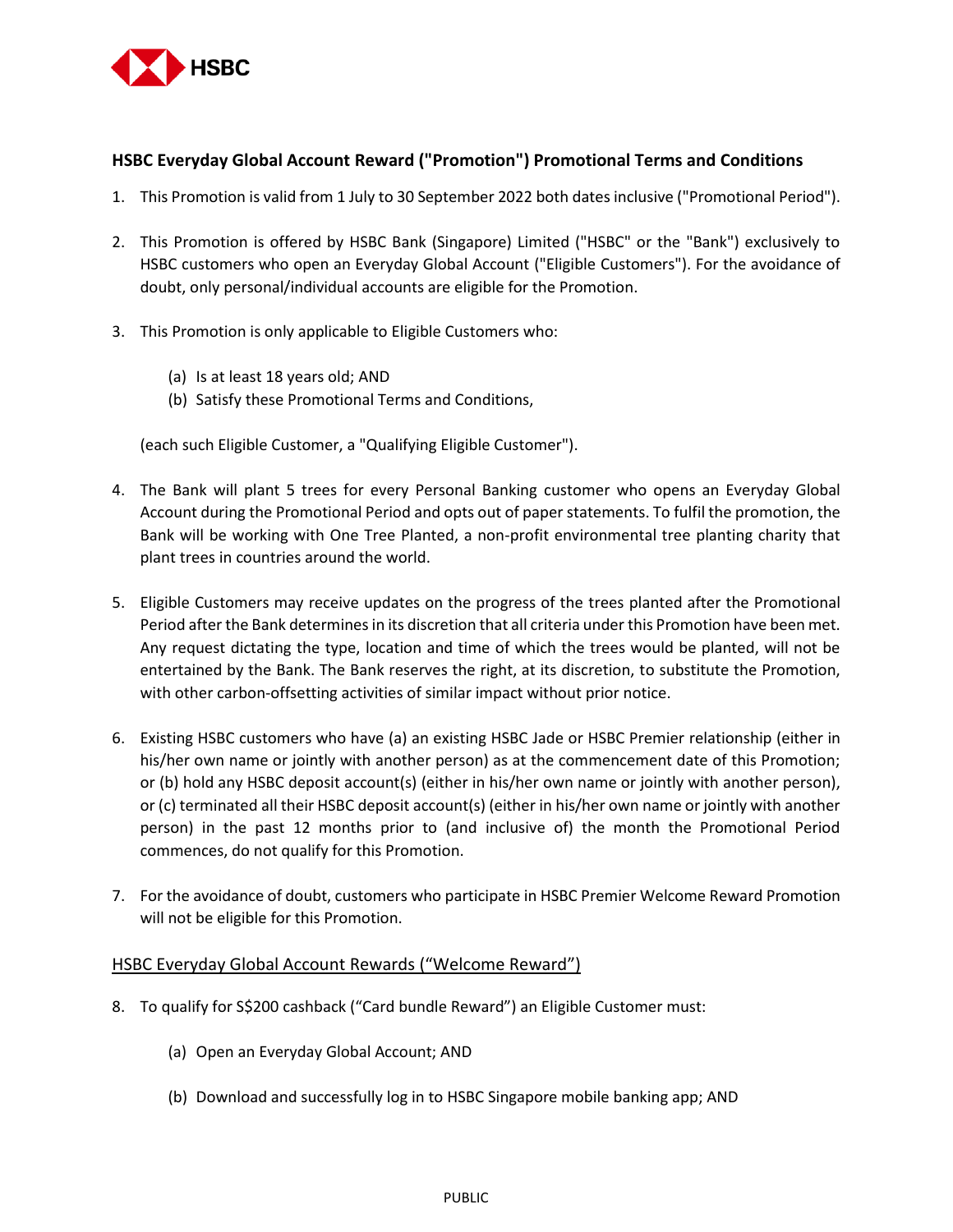- (c) Opt-in for marketing communications from HSBC; AND
- (d) Deposit fresh funds of at least S\$5,000 (or foreign currency equivalent) every month in a single transaction into the Everyday Global Account for at least 2 consecutive months, in accordance with the relevant date(s) set out under Clause 14; AND
- (e) Perform a minimum of 5 transactions with a HSBC personal Credit Card or with a HSBC Everyday Global Debit Card ("Eligible Transactions") each month for at least 2 consecutive months, in accordance with the relevant date(s) set out under Clause 14; AND
- (f) Successfully apply for any of the HSBC Credit Cards as defined in clause 1 of the [Terms and](https://cdn.hsbc.com.sg/content/dam/hsbc/sg/documents/credit-cards/offers/sign-up-terms-and-conditions.pdf)  [Conditions for the HSBC Credit Card Sign Up Promotion \(1 July](https://cdn.hsbc.com.sg/content/dam/hsbc/sg/documents/credit-cards/offers/sign-up-terms-and-conditions.pdf) to 30 September 2022); AND
- (g) Either (i) receive their credit card application approval within 30 days of their Everyday Global Account being opened or (ii) open an Everyday Global Account within 30 days of receiving their credit card application approval; AND
- (h) charge a minimum of S\$500 in Qualifying Transactions within the Qualifying Spend Period as defined in clause 8 and 14 respectively of the [Terms and Conditions for the HSBC Credit Card](https://cdn.hsbc.com.sg/content/dam/hsbc/sg/documents/credit-cards/offers/sign-up-terms-and-conditions.pdf)  [Sign Up Promotion \(1 July](https://cdn.hsbc.com.sg/content/dam/hsbc/sg/documents/credit-cards/offers/sign-up-terms-and-conditions.pdf) to 30 September 2022).
- 9. To qualify for S\$200 cash credits ("Wealth bundle Reward") an Eligible Customer must:
	- (a) Open an Everyday Global Account; AND
	- (b) Download and successfully log in to HSBC Singapore mobile banking app; AND
	- (c) Opt-in for marketing communications from HSBC; AND
	- (d) Deposit fresh funds of at least S\$5,000 (or foreign currency equivalent) every month in a single transaction into the Everyday Global Account for at least 2 consecutive months, in accordance with the relevant date(s) set out under Clause 14; AND
	- (e) Perform a minimum of 5 transactions with a HSBC personal Credit Card or with a HSBC Everyday Global Debit Card ("Eligible Transactions") each month for at least 2 consecutive months, in accordance with the relevant date(s) set out under Clause 14; AND
	- (f) successfully open a HSBC Investment Account, as specified in Clause 12 below ("Investment Account"); AND
	- (g) Place a minimum of 2 buy transaction trades in Unit Trusts or Securities via online banking or HSBC Singapore app, by the relevant date(s) set out in Clause 14. Regular Savings Plan contributions will not be applicable.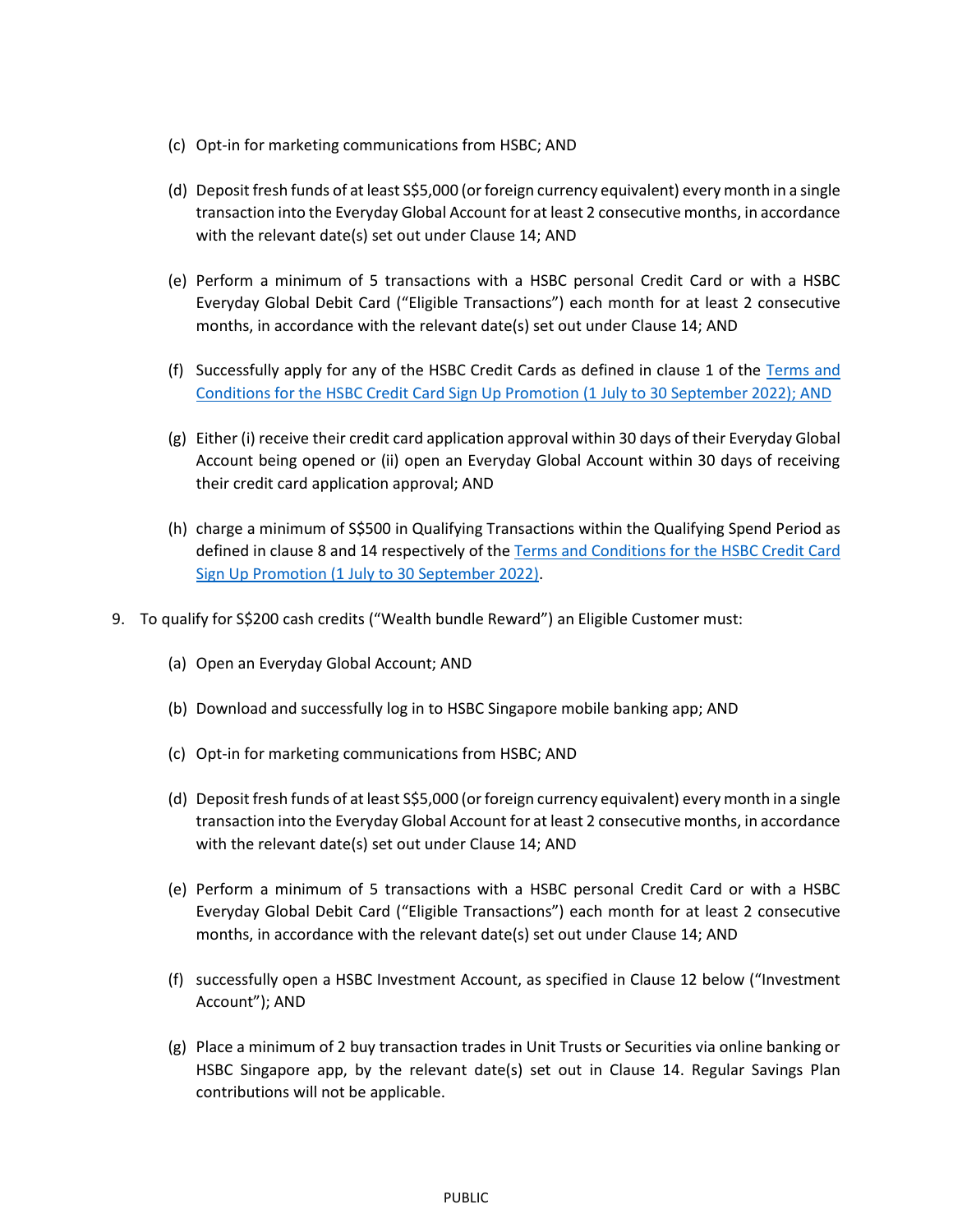- 10. For purposes of this Promotion, "fresh funds" means a deposit of funds from outside of HSBC. Transfers from existing HSBC bank deposit accounts or via HSBC cheques, cashier's orders or demand drafts do not qualify and would not be considered as fresh funds.
- 11. Eligible Transactions refer to posted transactions made with a HSBC personal Credit Card or a HSBC Everyday Global Debit Card and exclude the following:
	- (a) transactions using NETS and QuickCash functionality;
	- (b) fees or charges including annual fees, service fees and other miscellaneous fees in respect of a HSBC Everyday Global Debit Card or a HSBC Credit Card;
	- (c) cash withdrawal at ATMs;
	- (d) Balance transfers, fund transfers, cash advances, finance charges, late charges, HSBC's Cash Instalment Plan, any fees charged by HSBC;
	- (e) any unposted transactions; and
	- (f) any amount charged that is subsequently cancelled, voided or reversed.
- 12. For the purpose of this Promotion, "Investment Account" refers to the following accounts:
	- (a) Unit Trust Investment Account;
	- (b) Equity Investment Account;
- 13. The Card bundle Reward will be directly credited to each Qualifying Eligible Customer's credit card. The Wealth bundle Reward will be directly credited into the HSBC Singapore dollar (SGD) denominated deposit account of each Qualifying Eligible Customer.
- 14. Qualifying Eligible Customers who fulfill the relevant eligibility criteria under Clause 8 and 9 will receive the Card bundle Reward, and/or Wealth bundle Reward (as the case may be) by the following dates or such later date(s) as may be notified by the Bank:

| <b>Month of Everyday</b><br><b>Global Account</b><br><b>Opening</b> | <b>Complete 2 consecutive</b><br>months of fresh funds deposit<br>and 5 card transactions per<br>month by | Charge a minimum of S\$500 in Qualifying<br><b>Transactions to HSBC credit card by</b> | <b>Welcome Reward</b><br>to be credited by |
|---------------------------------------------------------------------|-----------------------------------------------------------------------------------------------------------|----------------------------------------------------------------------------------------|--------------------------------------------|
| <b>JUL 2022</b>                                                     | 30 SEP 2022                                                                                               | Qualifying Spend Period as defined in                                                  | 15 NOV2022                                 |
| AUG 2022                                                            | 31 OCT 2022                                                                                               | clause 8 and 14 respectively of the Terms                                              | 15 DEC 2022                                |
| SEP 2022                                                            | 30 NOV 2022                                                                                               | and Conditions for the HSBC Credit Card<br>Sign Up Promotion (1 July to 31 July 2022). | 15 JAN 2023                                |

Card bundle Reward

Wealth bundle Reward

| <b>Month of</b><br><b>Everyday Global</b><br><b>Account Opening</b> | Complete 2 consecutive months<br>of fresh funds deposit and 5<br>card transactions per month by | Place a minimum of 2 buy transaction<br>trades by | <b>Welcome Reward</b><br>to be credited by |
|---------------------------------------------------------------------|-------------------------------------------------------------------------------------------------|---------------------------------------------------|--------------------------------------------|
| <b>JUL 2022</b>                                                     | 30 SEP 2022                                                                                     | 30 SEP 2022                                       | 15 NOV 2022                                |
| AUG 2022                                                            | 31 OCT 2022                                                                                     | 31 OCT 2022                                       | 15 DEC 2022                                |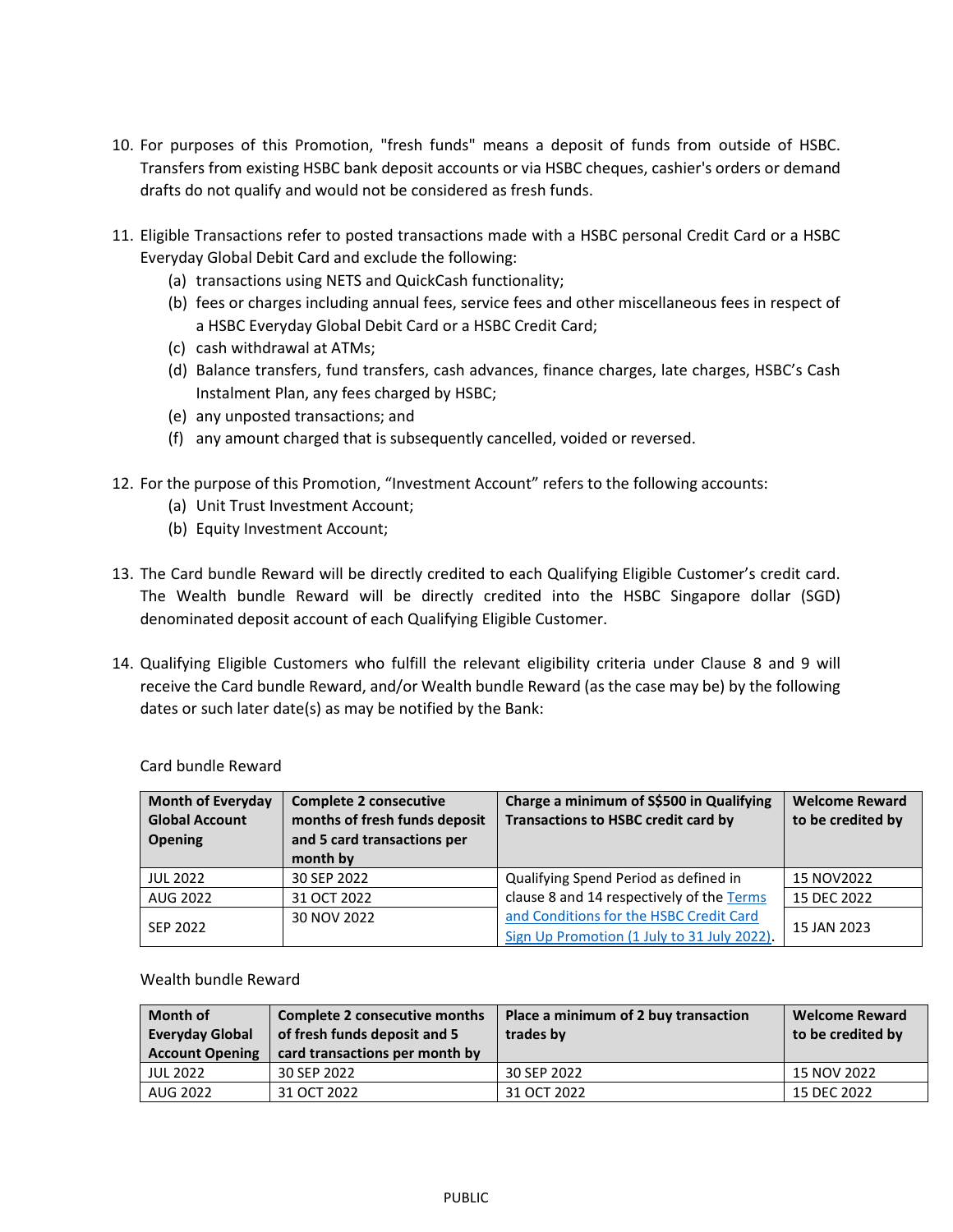| -<br>N)<br>ZUZ3<br>ے ل<br>JU<br>$\mathbf{v}$<br>--<br>______<br>______<br>________ | SEP 2022 | 2022<br><b>NOV</b> | 2022<br>ה ה<br>'ባ\/ | ברחר<br>۰۸N |
|------------------------------------------------------------------------------------|----------|--------------------|---------------------|-------------|
|------------------------------------------------------------------------------------|----------|--------------------|---------------------|-------------|

Each Qualifying Eligible Customer would be eligible to receive one of the following:

| Card bundle Reward                        | S\$200 worth of cashback     |  |
|-------------------------------------------|------------------------------|--|
| Wealth bundle Reward                      | S\$200 worth of cash credits |  |
| Card bundle Reward + Wealth bundle Reward | S\$200 worth of cashback and |  |
|                                           | S\$200 worth of cash credits |  |

- 15. Each Qualifying Eligible Customer who is an employee of any of the Bank's Employee Banking Solutions (EBS) partner companies (each, an "EBS Eligible Customer"), will receive S\$40 worth of cash credits ("EBS Exclusive Reward") when they:
	- (a) Open an Everyday Global Account; AND
	- (b) Download and successfully log in to HSBC Singapore mobile banking app; AND
	- (c) Opt-in for marketing communications from HSBC; AND
	- (d) Deposit fresh funds of at least S\$5,000 (or foreign currency equivalent) every month in a single transaction into the Everyday Global Account for at least 2 consecutive months, in accordance with the relevant date(s) set out under Clause 14; AND
	- (e) Perform a minimum of 5 transactions with a HSBC personal Credit Card or with a HSBC Everyday Global Debit Card ("Eligible Transactions") each month for at least 2 consecutive months, in accordance with the relevant date(s) set out under Clause 14.
- 16. Each Qualifying Eligible Customer is entitled to receive only one Welcome Reward (as the case may be), and each EBS Eligible Customer is only entitled to receive one EBS Exclusive Reward or one Welcome Reward.
- 17. For the avoidance of doubt, joint account holders to a HSBC Everyday Global Account will be considered as one Eligible Customer. For Eligible Customers who open two or more HSBC Everyday Global Account during the Promotional Period, only one account will be eligible for the Welcome Reward (as the case may be) and/or the EBS Exclusive Reward (where applicable) under this Promotion.
- 18. The Bank may levy an administrative charge, equivalent to the value of the Welcome Reward (as the case may be) and/or the EBS Exclusive Reward (where applicable) if the HSBC Everyday Global Account with the Bank is terminated within six (6) months from the date of sign-up.